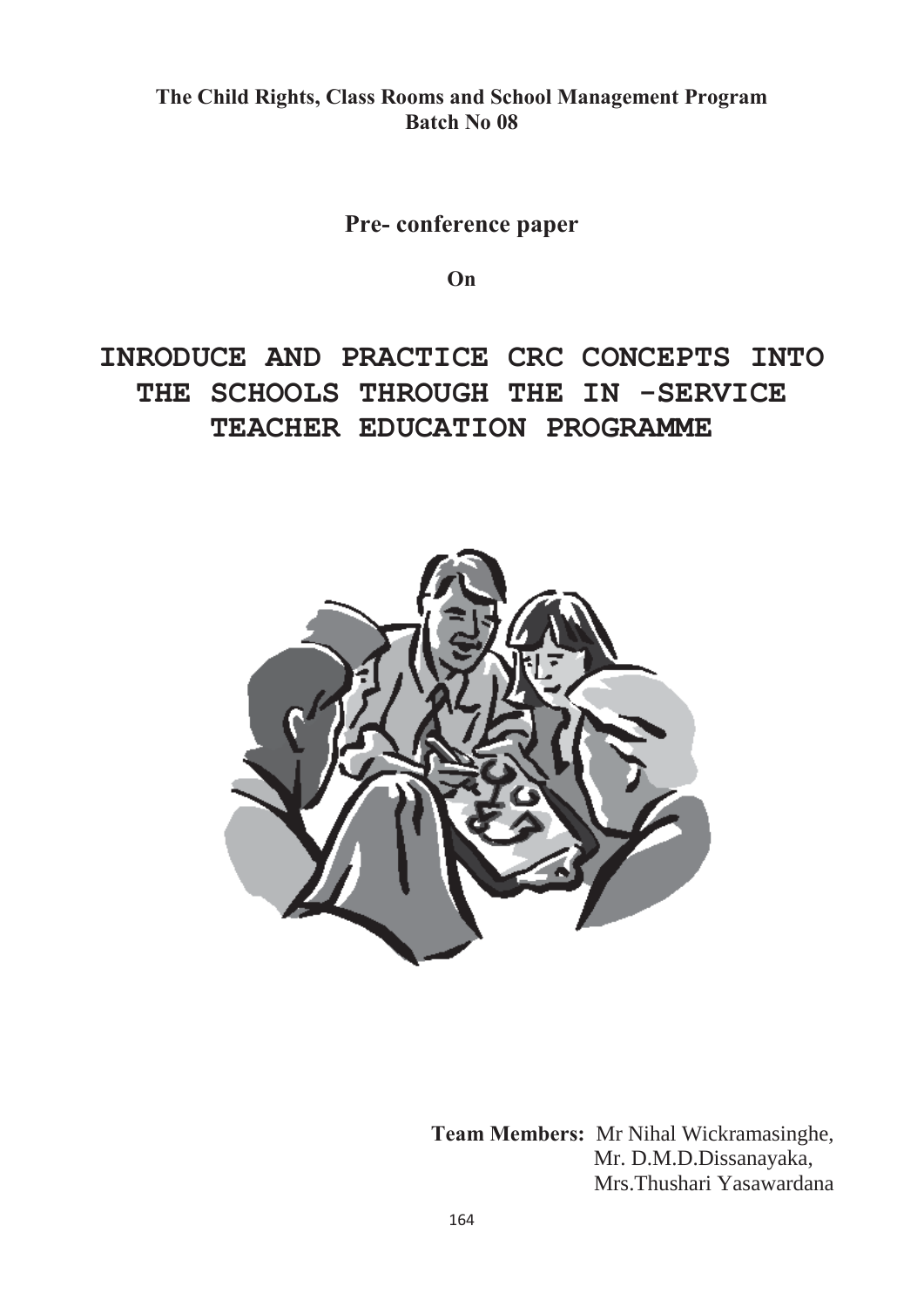| <b>Title:</b> "Introduce and practice CRC concepts into the schools through the in - service                                           |                                                                        |
|----------------------------------------------------------------------------------------------------------------------------------------|------------------------------------------------------------------------|
| teacher education programme."                                                                                                          |                                                                        |
|                                                                                                                                        | <b>Change Agents:</b> Mr; D.M.D. Dissanayaka, Mr; Nihal Wickramasinghe |
|                                                                                                                                        | Mrs; Thushari Yasawardana                                              |
| <b>Batch:</b>                                                                                                                          | No 8                                                                   |
| Key Words (max 5): Master of Education, Teacher curricular, CRC Concepts and<br>Practices, National Institute of Education (NIE), CCSM |                                                                        |

### **Purpose of the project**

Every society, irrespective of western or eastern, makes its prime objective to create a child with the caliber of bearing up all the social and individual challenges finally to be goodness of the society, but, it is direly understood they - those children are deprived of their basic rights due to the unhealthy challenges confronted by them being a social being as a child. As it is presumed, the prime objective of those like parents teachers and school administrators who always keep and practice a direct rapport with children, should be well aware of the child's right and should initiate to make conductive environment to make a forecourt for the child to be a well balanced and an all rounder character, void of unnecessary fear or obligation towards the society that he or she steps in some day.

Learning about the convention on the child's rights undoubtedly would pave the way for the initiation of such a society. Integrating the child rights, classroom set up and school Management by including as a part of the master of Education Degree curricular conducted by the National Institute of Education (NIE) would greatly cater to achieve those targets specially in the school and classroom levels. The prime objective of the participants of this particular course is to make this motive practically successful in relevance in time to come.

#### **<u>Summary of the project</u>**

The challenge of implementing the CRC concepts was unanimously decided by the project team to do through the education field. This was purely due to anticipate speedily practical results or outcome from the teachers, engaged in the teacher education programmes conducted by the NIE, for teachers and school principals named Master Degree in education, who have the privilege of direct contact with children and also one of the significant features of this project is being multi lingual - English, Sinhala and Tamil medium.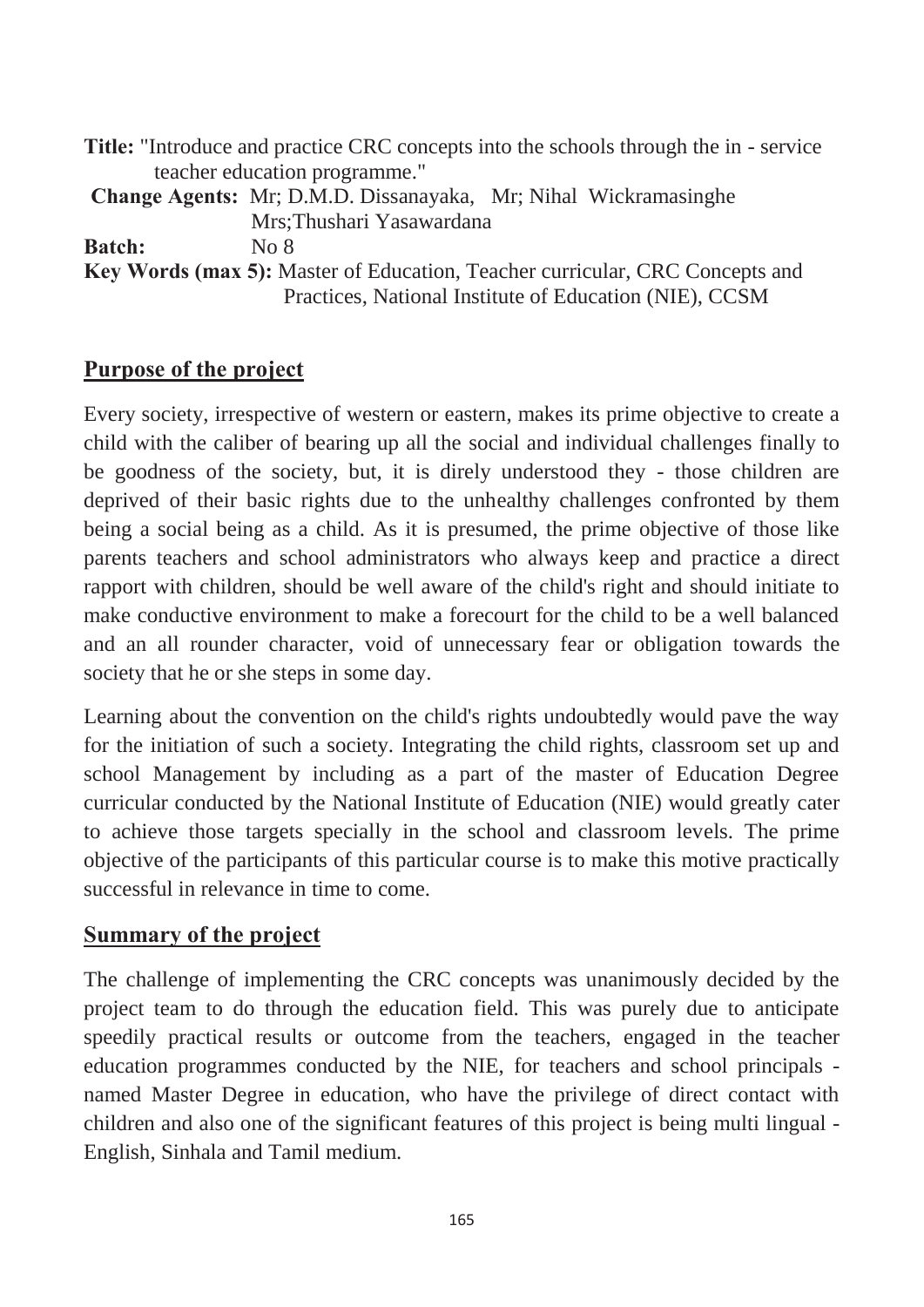With the lengthy discourses with resourced persons from school levels and national levels at the workshops organized by the pre planning stage team, it came to recognize the course content for the above Master Degree course. Following themes were identified as the priorities.

- Psychological foundation of Education
- The child and the Adolescents
- **❖** Significance of childhood
- physical cognitive, social and emotional development
- The role of parents, teachers, and community
- Role of parents, teachers in language development
- $\triangle$  Overcoming the anticipated challenges in the teaching process

The Second part of the project was to implement the CRC in school level. The remote area schools such as Cambridge College in Hatton area and Ananda College in Puttalam were the model schools which were recommended by the participants who followed the course as school administrators, to implement the CRC.

#### **Status of the Project**

These schools became ideals, Cambridge College being a Tamil medium school with a student capacity of 387 children- boys and girls with classes from grade 6-13, and Ananda College with 1052 pupils of Sinhala and Muslim communities

When it is concerned the status of the project, that this project "CRC" itself has become privileged by continuing with the Master Degree in Education conducted by the NIE. Due to that, it is inevitably practical in performance level, specially the school level. Since this becomes a talking point in in-service sessions, this will be popular and, become aware by the fellow schools. It is already gone beyond the NIE level to the concern of higher Educational authorities that would be a great success for the NIE Itself for being implementing such a social issue to the lime light. Thus,

- All the teachers and principals, who follow this course, later implement CRC in their school.
- eg :- Kanthale, Trincomalee, Dehiaththakandiya, Bingiriya, Hatton and Jaffna Educational zones are in function with the CRC system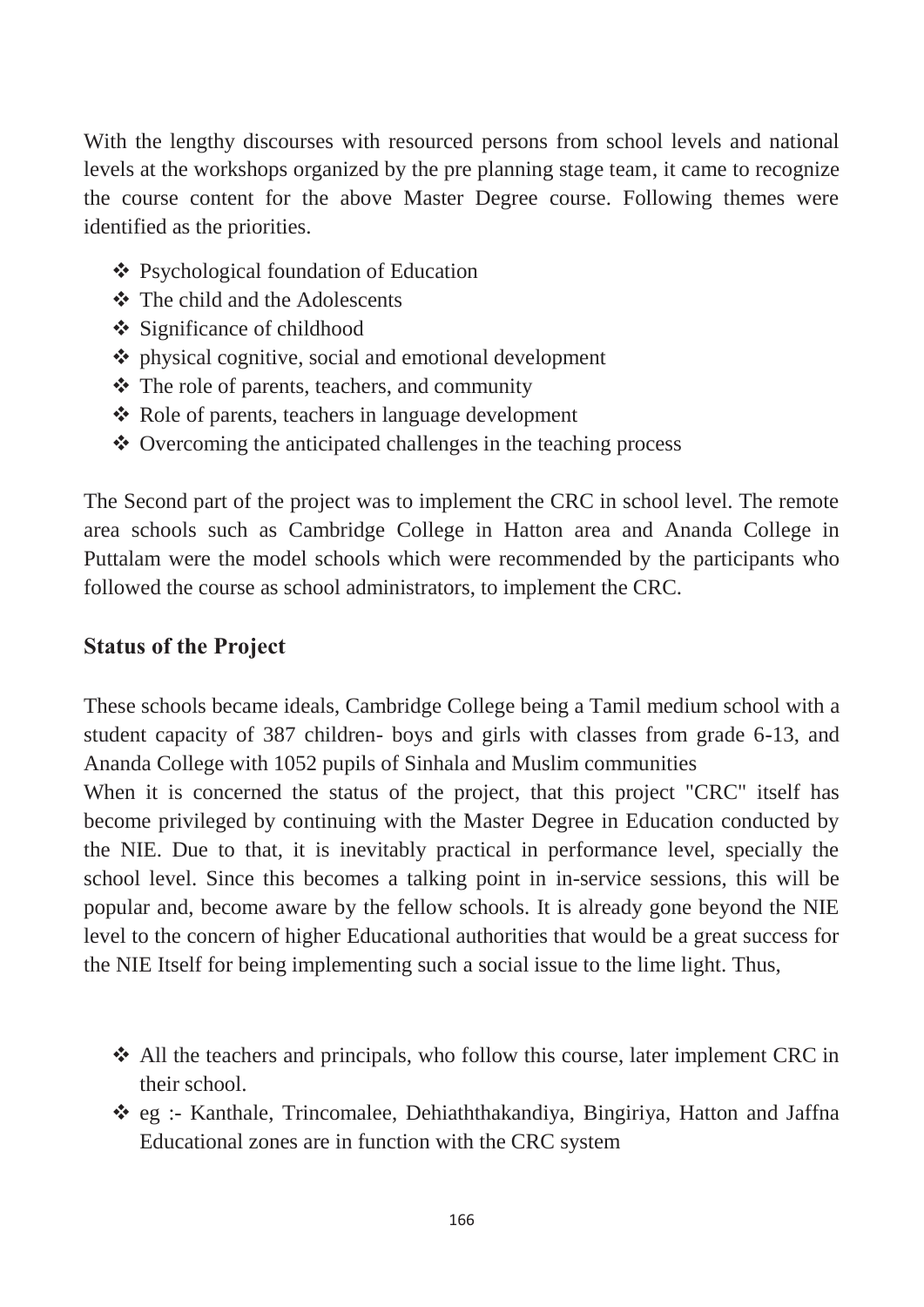- Fellow schools all over the country are eager to introduce this in their schools.
- \* Some schools themselves have introduced this to the fellow schools with these successes it has experienced some challenges like
	- Conventional and dogmatic teachers fear towards those children will deviate from their respect towards the teacher
	- Still the teacher center classroom method delays the successful implementation of the CRC - being a teacher dominated classroom.
	- Due to the language barrier majority of children are not perfectly convinced the objectives of this project

## **Results**

CRC has highly impressed the children, teachers and administrators even the parents of those children. Hence it

- \* Reduces the number of complaints in the school level
- Corporal punishment is not to be practiced by both the teachers and the parents under any circumstances.
- Children become aware that they should not be subjected to any hindrance
- Learning process becomes successful because the classroom and the school become a pleasant place to children.
- $\triangle$  Initiation of the school councils, made by the parents and the teachers to protect children.
- All children become a one group specially the privileged and under privileged like street children